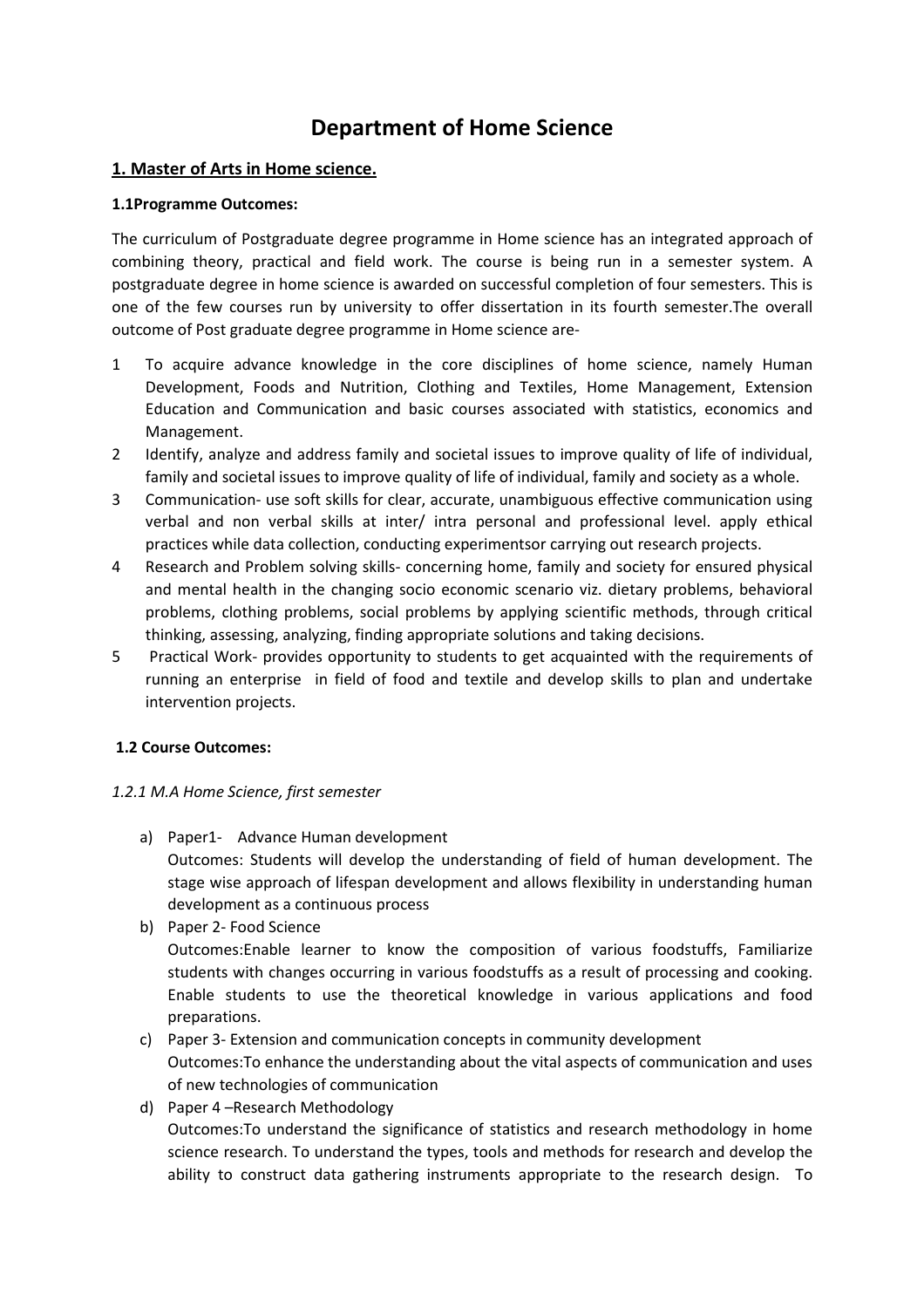understand and apply the appropriate statistics technique for the measurements scale and design.

e) Practical-Extension and Report writing on nearby areas.

#### *1.2.2 M.A Home Science, second semester*

- a) Paper1- concepts of nutrition Outcomes: The students will be able to know the basic concepts of nutrition
- b) Paper 2- Theory of Managment Outcomes: Introduces management concepts, Process and understanding f methods of controlling the enterprise.
- c) Paper 3- Fabric construction and care Outcomes:exposes learner to fabric construction and finishing techniques.
- d) Paper 4 Children with special needs Outcomes: The students will be able to identify and understand the needs of special needs child. To develop intervention and rehabilitation strategies for the special needs children. Perceive the importance of family and the community in the development of the children with special needs
- e) Practical- Meal Planning, Table setting and textile

# *1.2.3 M.A Home Science, Third semester*

- a) Paper1- Therapeutic and community nutrition Outcomes: Course emphasises the importance of diet in therapeutic eal management and elementary knowledge about community nutrition
- b) Paper 2- communication technologies in extension Outcomes: enables students to understand the process of communication in development. Develop skills in the use of method and media. Understand the needs of people and power of media in catering those interests and needs.
- c) Paper 3- fabric ornamentation and apparel designing Outcomes: enables students to understand the art, which can form the basis of textile design. exposes learner to garment making system and gain skills in making certain garments.
- d) Paper 4 Statistics and computer applications Outcomes: to develop skills in designing research and projects to asses analyse and study various home science related problems. To develop basic understanding of computer.
- e) Practical-Textile and Anthropometrics

# *1.2.4 M.A Home science, Fourth semester*

- a) Paper1- Entreprenurship management and consumer economics Outcomes: Introduces students to the process of entrepreneurship. Enables students to understand market conditions and their impact on consumer behaviour.
- b) Paper 2- Family guidance and counselling Outcomes:Students will learn basic principals of family guidance and counselling with special emphasis to counselling. To understand the nature of various psychological disorders.
- c) Paper 3- Institutional food administration Outcomes: Students will learn the basic requirements of running a food service institute. To identify and use he available resources. To critically evaluate the food business.
- d) Paper 4 Dissertation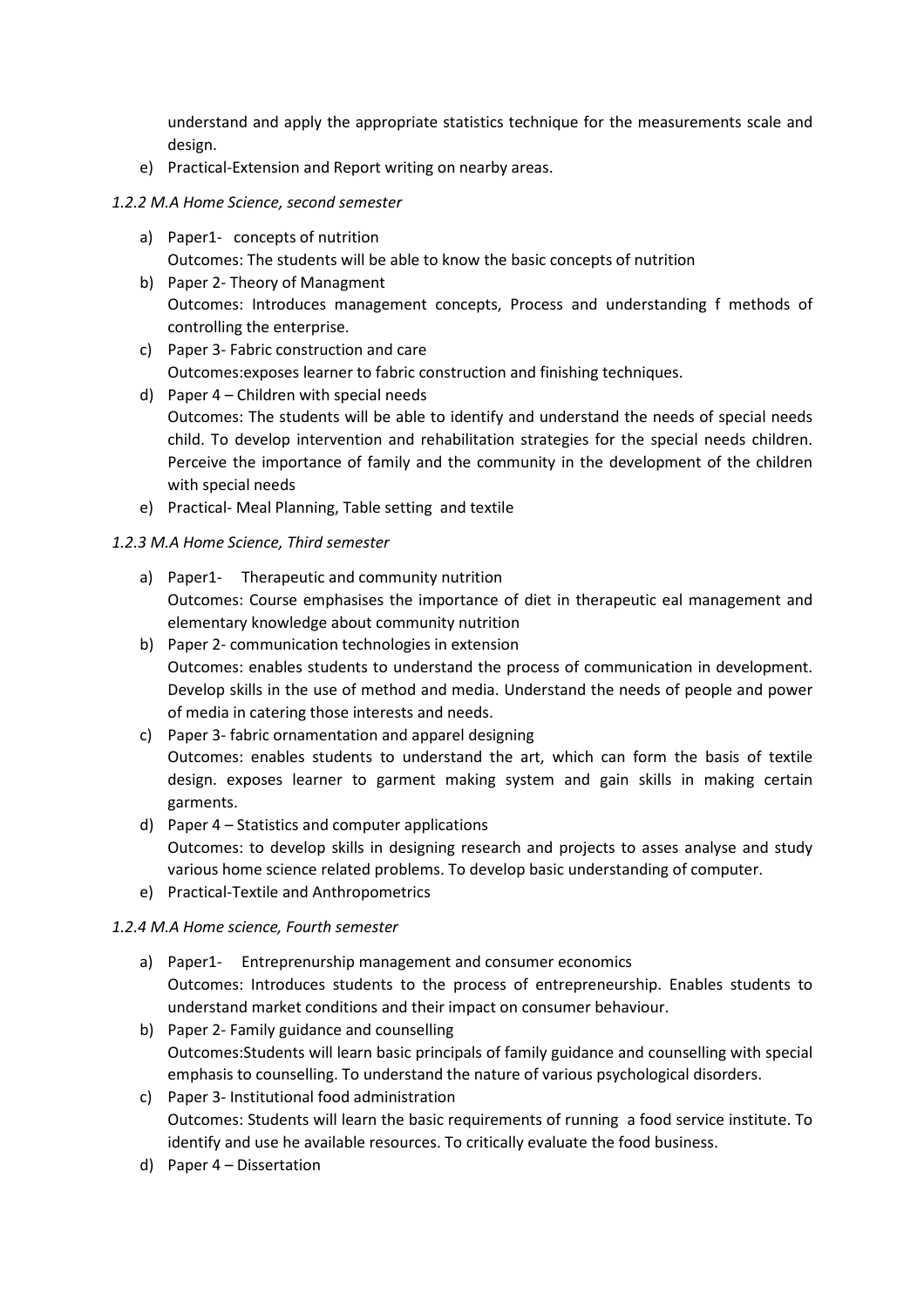Outcomes: Enable students to plan and execute and write a report on a research problem in an area related to home science.

e) Practical-Menu planning

# **2. Bachelor of Arts in Homescience.**

#### **2.1 Programme Outcomes :**

Home science has a vital role to play in increasing the capacity of the family and the community. It is an interdisciplinary field that is related to both the fields of arts and science.Home Science curriculum has been innovatively designed to enable students to acquire knowledge in the field of Foods and Nutrition, Family Resource Management and Interior Design, Human development, Textiles and Clothing and Home Science Extension. The curriculum of Undergraduate degree programme in Home science has an integrated approach of combining theory, practical and field work. The graduate degree programme is completed in three years

#### 2.2**Course Outcomes: B.A in Home science**

The overall outcome of Undergraduate degree programme in Home science are-

To acquire basic knowledge in the core disciplines of home science, namely Human Development, Foods and Nutrition, Clothing and Textiles, Home Management, Extension Education and Communication

#### *2.2.1 B.A Home Science, First year*

- a) Paper1- Introduction to food and human physiology Outcomes: Introduces learner to importance types of foods. Understand the effect of cooking on food. know about food preservation and Understand function of various organs and systems within the body.
- b) Paper 2- Family and resource management Outcomes:The learner will be able to understand the Fundamentals of resource management in a changing scenario. To inculcate skills in identifying, creating, selecting and using available resources judiciously with emphasis on maximization and conservation.
- c) Paper 3- Human development Outcomes:learner will become aware of important aspects of development during the life span of an individual. They will become acquainted with developmental stages from birth to old age.
- d) Practical- Human physiology, use of waste products.

#### *2.2.2 B.A Home science, second year*

- a) Paper1- Human Nutrition Outcomes: the learner will be able to know basic nutrients their functions and role, do meal planning and know nutritional requirements. Also a brief introduction to community nutrition and programmes.
- b) Paper 2- Home Science extension education and communication